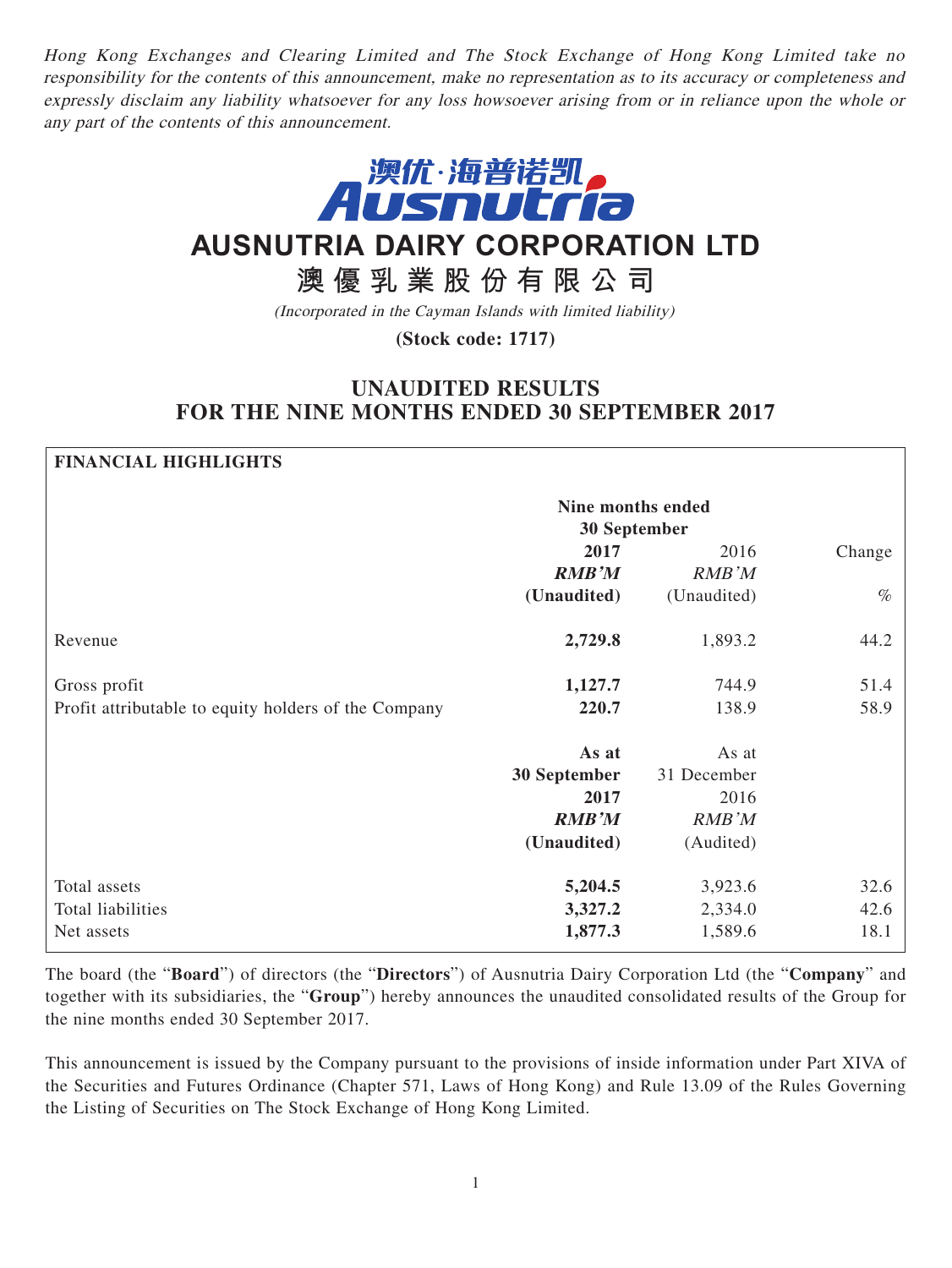## **UNAUDITED CONDENSED CONSOLIDATED STATEMENT OF PROFIT OR LOSS**

For the nine months ended 30 September 2017

|                                    |                | Nine months ended<br>30 September |  |
|------------------------------------|----------------|-----------------------------------|--|
|                                    | 2017           | 2016                              |  |
|                                    | <b>RMB'000</b> | <b>RMB'000</b>                    |  |
|                                    | (Unaudited)    | (Unaudited)                       |  |
| <b>REVENUE</b>                     | 2,729,814      | 1,893,204                         |  |
| Cost of sales                      | (1,602,075)    | (1, 148, 311)                     |  |
| Gross profit                       | 1,127,739      | 744,893                           |  |
| Other income and gains             | 41,013         | 33,186                            |  |
| Selling and distribution expenses  | (618, 592)     | (432,005)                         |  |
| Administrative expenses            | (212, 582)     | (128, 276)                        |  |
| Other expenses                     | (15,091)       | (11,353)                          |  |
| Finance costs                      | (17, 648)      | (13,686)                          |  |
| Share of profits of associates     | 8,674          | 2,278                             |  |
| Share of profit of a joint venture | 268            |                                   |  |
| Profit before tax                  | 313,781        | 195,037                           |  |
| Income tax expense                 | (75, 421)      | (44,308)                          |  |
| PROFIT FOR THE PERIOD              | 238,360        | 150,729                           |  |
| <b>Attributable to:</b>            |                |                                   |  |
| Equity holders of the parent       | 220,700        | 138,884                           |  |
| Non-controlling interests          | 17,660         | 11,845                            |  |
|                                    | 238,360        | 150,729                           |  |

The Group's unaudited consolidated results for the nine months ended 30 September 2017 have been prepared in accordance with the accounting policies adopted by the Group as disclosed in the Company's last annual report for the year ended 31 December 2016.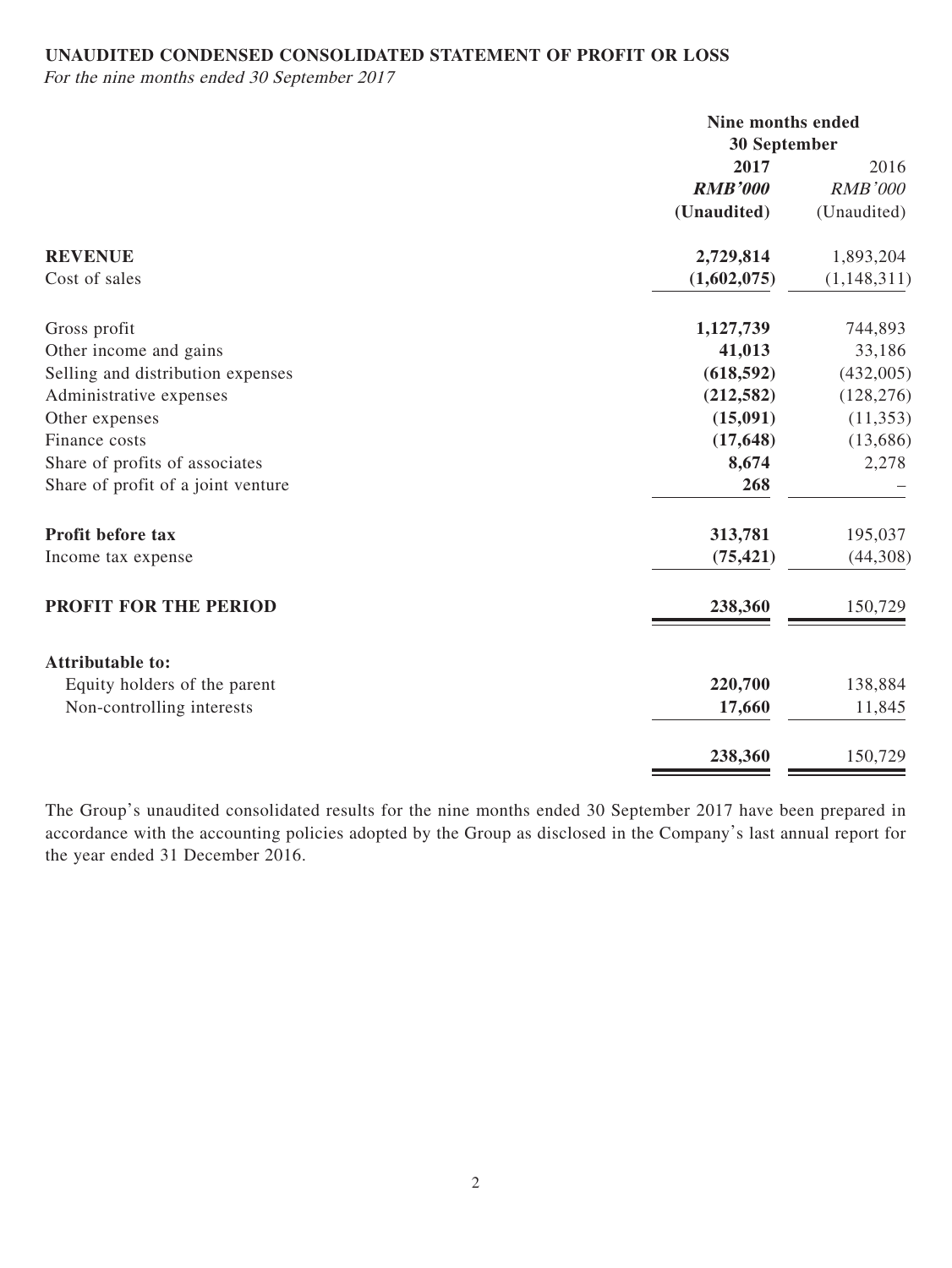### **MANAGEMENT DISCUSSION AND ANALYSIS**

### **Revenue**

For the nine months ended 30 September 2017, the Group recorded revenue of RMB2,729.8 million, representing an increase of RMB836.6 million, or 44.2%, from RMB1,893.2 million when compared with the corresponding period in 2016.

An analysis of revenue is as follows:

|                                  | Nine months ended<br>30 September |             |        |
|----------------------------------|-----------------------------------|-------------|--------|
|                                  |                                   |             |        |
|                                  | 2017                              | 2016        | Change |
|                                  | <b>RMB'M</b>                      | RMB'M       | $\%$   |
|                                  | (Unaudited)                       | (Unaudited) |        |
| Own brands:                      |                                   |             |        |
| Goat infant formula (in the PRC) | 768.1                             | 461.2       | 66.5   |
| Goat infant formula (elsewhere)  | 141.5                             | 91.6        | 54.5   |
|                                  | 909.6                             | 552.8       | 64.5   |
| Cow infant formula (in the PRC)  | 1,012.9                           | 667.4       | 51.8   |
|                                  | 1,922.5                           | 1,220.2     | 57.6   |
| Nutrition products*              | 66.2                              |             | N/A    |
| Others                           | 741.1                             | 673.0       | 10.1   |
| Total                            | 2,729.8                           | 1,893.2     | 44.2   |

\* Business commenced in the fourth quarter of 2016.

#### **Profit Attributable to Equity Holders of the Company**

The Group's profit attributable to equity holders of the Company for the nine months ended 30 September 2017 amounted to RMB220.7 million, representing an increase of RMB81.8 million or 58.9%, when compared with the corresponding period of RMB138.9 million in 2016.